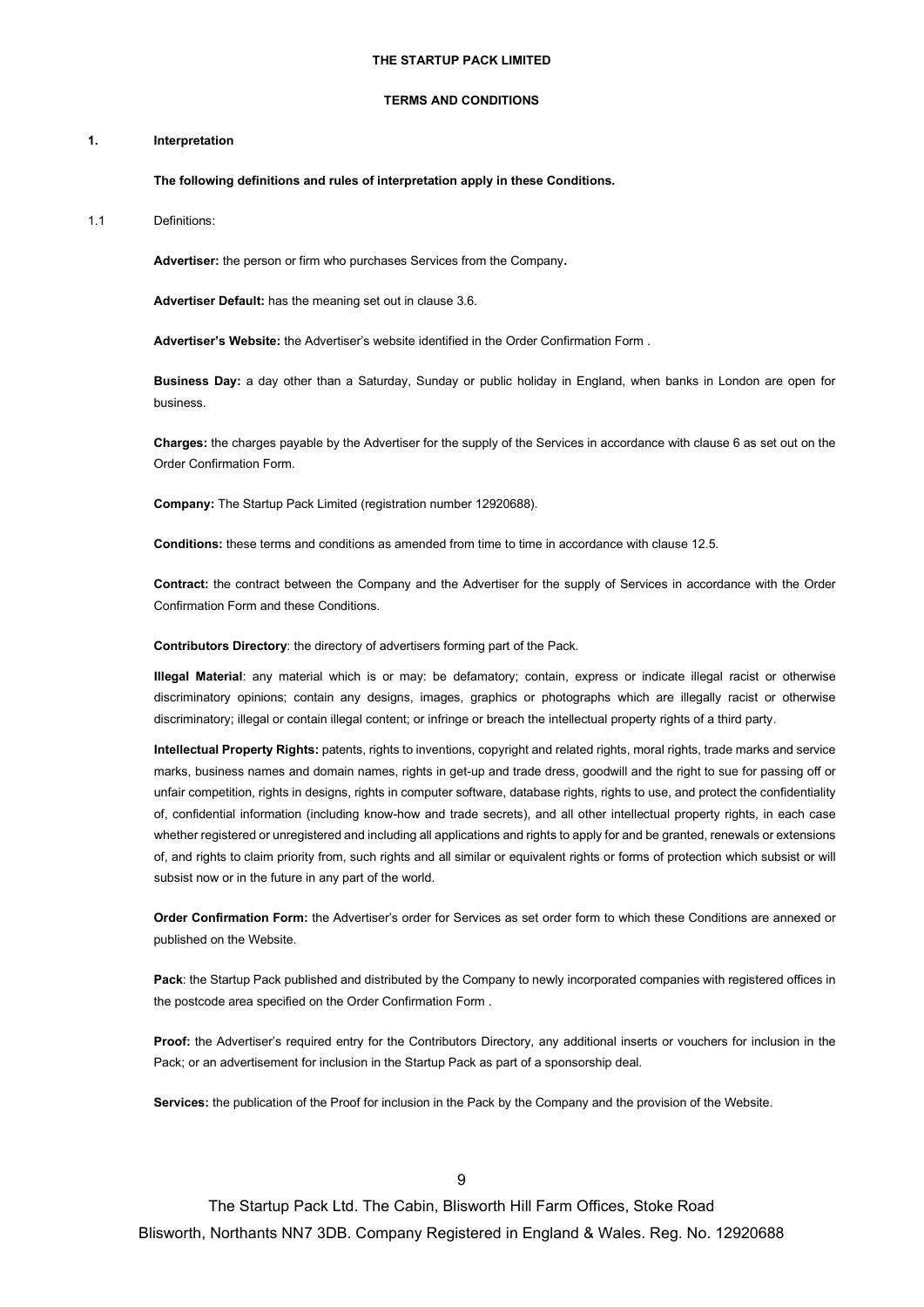**Specification:** the description or specification of the Services provided in writing by the Company to the Advertiser or made available on the Website.

**Website:** the Company's website at www.thestartuppack.co.uk.

### 1.2 Interpretation:

- (a) A reference to legislation or a legislative provision:
	- (i) is a reference to it as amended, extended or re-enacted from time to time; and
	- (ii) shall include all subordinate legislation made from time to time under that legislation or legislative provision.
- (b) Any words following the terms **including**, **include**, **in particular**, **for example** or any similar expression, shall be construed as illustrative and shall not limit the sense of the words, description, definition, phrase or term preceding those terms.
- (c) A reference to **writing** or **written** includes fax and email.

# **2. Basis of contract**

- 2.1 The Contract shall commence on the date when it has been signed by both parties and for the period specified on the Order Confirmation Form.
- 2.2 Any samples, drawings, descriptive matter or advertising issued by the Company, and any descriptions or illustrations contained on the Company's Website are issued or published for the sole purpose of giving an approximate idea of the Services described in them. They shall not form part of the Contract or have any contractual force.
- 2.3 These Conditions apply to the Contract to the exclusion of any other terms that the Advertiser seeks to impose or incorporate, or which are implied by law, trade custom, practice or course of dealing.
- 2.4 Any quotation given by the Company shall not constitute an offer, and is only valid for the period specified in the quotation.

# **3. Advertiser Obligations**

- 3.1 The Advertiser shall supply the Proof to the Company:
	- (a) press ready in 300dpi JPeg or PNG format. All artwork must have 3mm of bleed and minimum 3mm of gutter.
	- (b) by no later than the time and date specified on the Order Confirmation Form .
- 3.2 The Advertiser acknowledges that the Company shall not be responsible for checking:
	- (a) the accuracy of the content, including but not limited to checking whether the copy is spelt correctly, is grammatically correct, or formatted in accordance with any specification, layout or design; or
	- (b) whether the artwork or layouts are positioned correctly on a page or in accordance with any instructions as to how the artwork or layout are to be reproduced or printed.
- 3.3 The Proof shall not include any Illegal Material.
- 3.4 The Advertiser shall indemnify and hold the Company and its sub-contractors harmless against all claims, demands, costs, expenses (including but not limited to legal costs and disbursements), losses and damages arising from or suffered or incurred by reason of the Proof supplied being or alleged to be Illegal Material.

**9**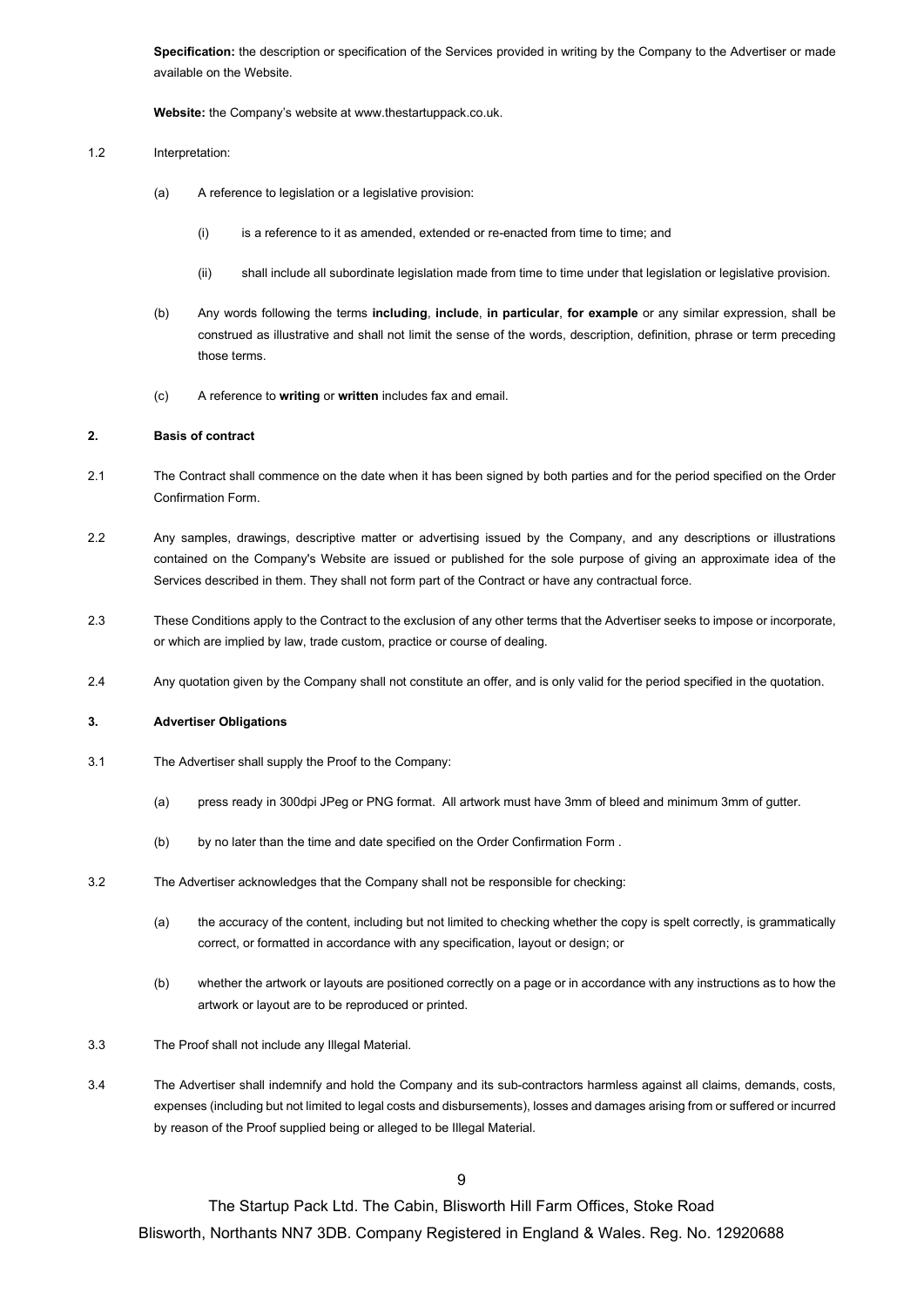## 3.5 The Advertiser shall:

- (a) ensure that the Order Confirmation Form is complete and accurate;
- (b) co-operate with the Company in all matters relating to the Services;
- (c) obtain and maintain all necessary licences, permissions and consents which may be required for the Services before the date on which the Services are to start; and
- (d) comply with any additional obligations as set out in the Specification.
- 

3.6 If the Company's performance of any of its obligations under the Contract is prevented or delayed by any act or omission by the Advertiser or failure by the Advertiser to perform any relevant obligation (Advertiser Default):

- (a) without limiting or affecting any other right or remedy available to it, the Company shall have the right to suspend performance of the Services until the Advertiser remedies the Advertiser Default, and to rely on the Advertiser Default to relieve it from the performance of any of its obligations in each case to the extent the Advertiser Default prevents or delays the Company's performance of any of its obligations;
- (b) the Company shall not be liable for any costs or losses sustained or incurred by the Advertiser arising directly or indirectly from the Company's failure or delay to perform any of its obligations as set out in this clause 3.6; and
- (c) the Advertiser shall reimburse the Company on written demand for any costs or losses sustained or incurred by the Company arising directly or indirectly from the Customer

## **4. Supply of Services**

- 4.1 The Company shall include the Proof:
	- (a) in the Contributors Directory;
	- (b) generally in the Pack (if inserts or vouchers);

in either case for the month[s] specified in the Order Confirmation Form ; or

- (c) on the agreed page of the Startup Pack (if a sponsorship deal applies) for the period specified on the Order Confirmation Form .
- 4.2 All reasonable efforts shall be made to obtain the best possible colour reproduction of the Proof but variation is inherent in the print process and it is understood and accepted as reasonable that, the Company shall not be required to guarantee an exact match in colour or texture between the Proof and the final form Contributors Directory.
- 4.3 The Company shall use all reasonable endeavours to meet any target dates for publication and distribution specified on the Order Confirmation Form or in the Specification, but any such dates shall be estimates only and time shall not be of the essence for performance of the Services.
- 4.4 The Company reserves the right to amend the Specification if necessary to comply with any applicable law or regulatory requirement, or if the amendment will not materially affect the nature or quality of the Services, and the Company shall notify the Advertiser in any such event.
- 4.5 The Company warrants to the Advertiser that the Services will be provided using reasonable care and skill.

The Startup Pack Ltd. The Cabin, Blisworth Hill Farm Offices, Stoke Road Blisworth, Northants NN7 3DB. Company Registered in England & Wales. Reg. No. 12920688

9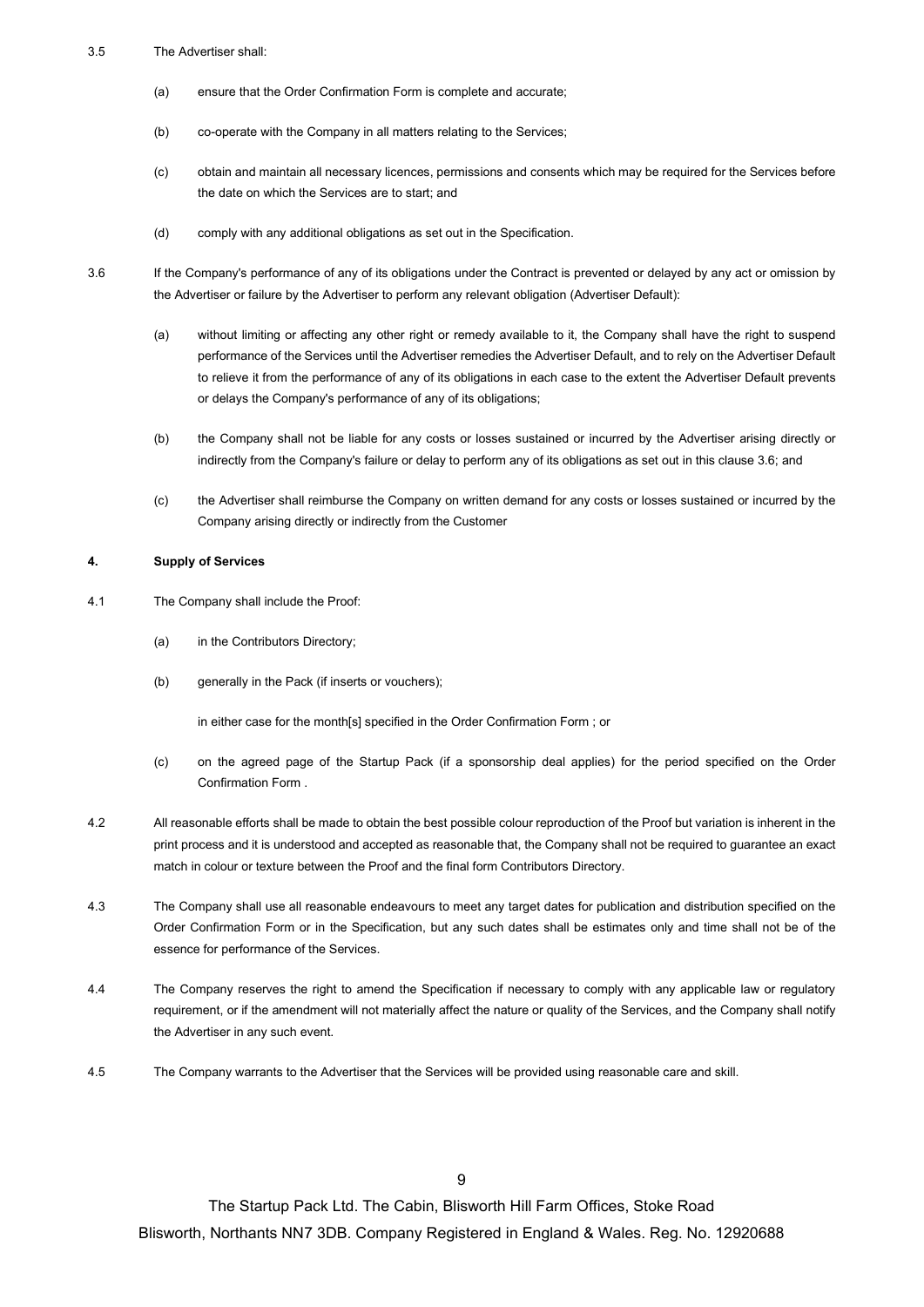4.6 Packs are distributed to the registered office address of newly incorporated companies. The Company does not guarantee that the registered office address is the trading address for any newly incorporated company and shall not be liable to the Advertiser for any delay in any Pack reaching its intended recipient at its trading address.

# **5. The Website**

- 5.1 The Company shall provide the Website.
- 5.2 The Advertiser shall permit the Company to create a link from the Website to the Advertiser's Website.
- 5.3 The Advertiser acknowledges that the Website (including without limitation all content, text, images, software, media and other materials on the Website) is proprietary to or licensed by the Company, protected under copyright and other intellectual property laws, and may not be reproduced, transmitted, displayed, published or distributed without the express prior written consent of the Company.
- 5.4 The Advertiser shall not:
	- (a) in any way reproduce the Website or any part of its contents other than to the extent permitted in clause 5.1; or
	- (b) in any way suggest that the Company is endorsing any products or services other than its own; or
	- (c) misrepresent the relationship between the Advertiser and the Company nor present any other false information about the Company; or
	- (d) use any of the Company's trade marks without express written permission from the Company; or
	- (e) display or use a link in a manner that causes the Website or any portion of its content to display within a frame, be associated with any advertising or sponsorship not part of the Website or the Pack, or otherwise incorporate Website content into a third-party website; or
	- (f) display or use an inline link to any information file contained in the Website; or
	- (g) alter, block or otherwise prevent display of any content of the Website; or
	- (h) link to the Website through any other URL or mirrored website; or
	- (i) link to the Website if the Advertiser's Website may reasonably be considered to be obscene, defamatory, harassing, offensive or malicious, or if the Advertiser's Website infringes any third party rights or otherwise does not comply with all applicable laws or regulations.

# **6. Charges and payment**

- 6.1 The Charges for the Services shall be specified on the Order Confirmation Form.
- 6.2 If the Advertiser has requested inserts or vouchers to be included in the Pack the Charges for these will be specified on the Order Confirmation Form.
- 6.3 The Company shall invoice the Customer:
	- (a) on the last working day of the calendar month during which the Proof has been included in the Pack; or
	- (b) on the date of the Order Confirmation Form if the Contract relates to sponsorship of the Pack.
- 6.4 The Advertiser shall pay each invoice submitted by the Company:

**9** 

The Startup Pack Ltd. The Cabin, Blisworth Hill Farm Offices, Stoke Road

Blisworth, Northants NN7 3DB. Company Registered in England & Wales. Reg. No. 12920688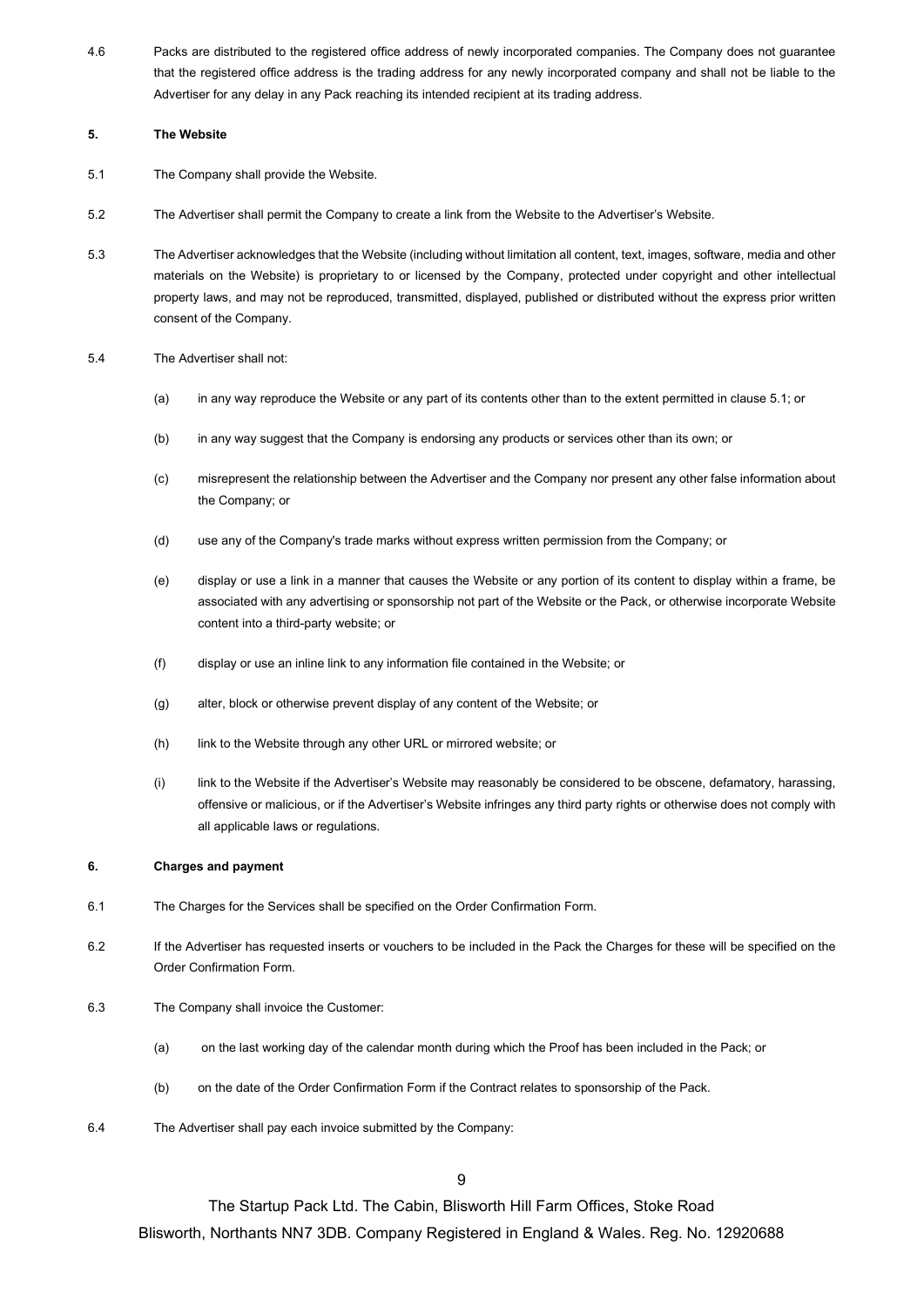(a) within 7 days of the date of the invoice unless specified otherwise on the Order Confirmation Form; and

(b) in full and in cleared funds to a bank account nominated in writing by the Company, and

time for payment shall be of the essence of the Contract.

- 6.5 All amounts payable by the Advertiser under the Contract are exclusive of amounts in respect of value added tax chargeable from time to time (VAT). Where any taxable supply for VAT purposes is made under the Contract by the Company to the Customer, the Advertiser shall, on receipt of a valid VAT invoice from the Company, pay to the Company such additional amounts in respect of VAT as are chargeable on the supply of the Services at the same time as payment is due for the supply of the Services.
- 6.6 If the Advertiser fails to make a payment due to the Company under the Contract by the due date, then, without limiting the Company's remedies under clause 10, the Advertiser shall pay interest on the overdue sum from the due date until payment of the overdue sum, whether before or after judgment. Interest under this clause 6.5 will accrue each day at 4% a year above the Bank of England's base rate from time to time, but at 4% a year for any period when that base rate is below 0%.
- 6.7 Unless agreed otherwise in the Order Confirmation Form all amounts due under the Contract shall be paid in full without any set-off, counterclaim, deduction or withholding (other than any deduction or withholding of tax as required by law).

### **7. Intellectual property rights**

- 7.1 All Intellectual Property Rights in or arising out of or in connection with the Services (other than Intellectual Property Rights in any Proof) shall be owned by the Company.
- 7.2 All Intellectual Property Rights in any Proof shall be owned by the Customer.
- 7.3 The Advertiser grants the Company a fully paid-up, non-exclusive, royalty-free, non-transferable licence to copy and print the Proof for the purpose of providing the Services to the Customer.

### **8. Data protection**

Each party shall comply with all applicable data protection legislation and regulations in force (including but not limited to the Data Protection Act 2018) and any modifications or re-enactments of them for the time being in force.

## **9. Limitation of liability: THE ADVERTISER'S ATTENTION IS PARTICULARLY DRAWN TO THIS CLAUSE.**

- 9.1 References to liability in this clause 9 include every kind of liability arising under or in connection with the Contract including liability in contract, tort (including negligence), misrepresentation, restitution or otherwise.
- 9.2 Neither party may benefit from the limitations and exclusions set out in this clause in respect of any liability arising from its deliberate default.
- 9.3 Nothing in this clause 9 shall limit the Advertiser's payment obligations under the Contract.
- 9.4 Nothing in the Contract limits any liability which cannot legally be limited, including but not limited to liability for:
	- (a) death or personal injury caused by negligence;
	- (b) fraud or fraudulent misrepresentation; and
	- (c) breach of the terms implied by section 2 of the Supply of Goods and Services Act 1982 (title and quiet possession).

The Startup Pack Ltd. The Cabin, Blisworth Hill Farm Offices, Stoke Road

Blisworth, Northants NN7 3DB. Company Registered in England & Wales. Reg. No. 12920688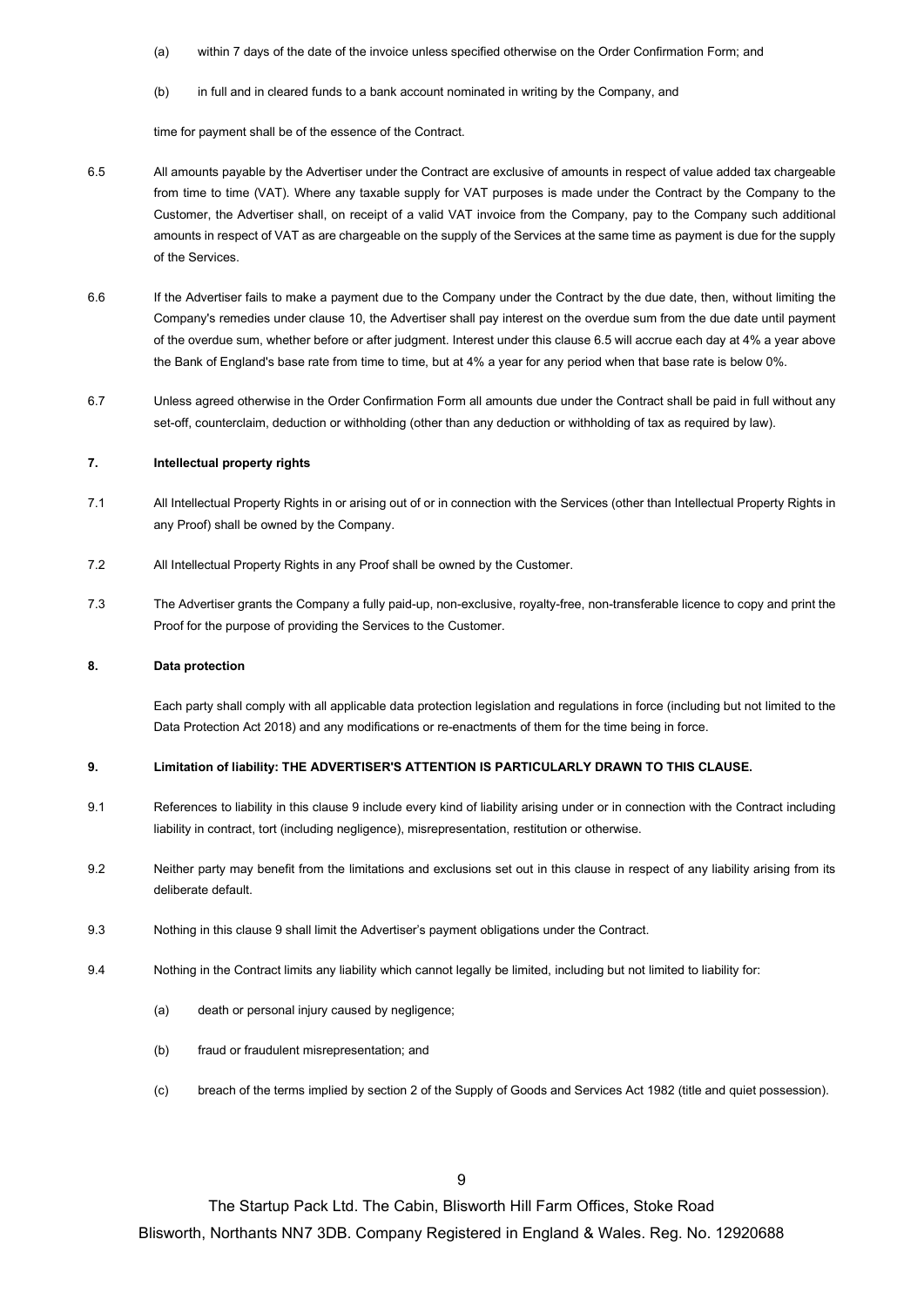- 9.5 Subject to clause 9.2 (No limitation in respect of deliberate default), and clause 9.4 (Liabilities which cannot legally be limited), the Company's total liability to the Advertiser for all loss or damage shall not exceed the total amount of the Charges paid or payable by the Advertiser under the Contract.
- 9.6 Subject clause 9.2 (No limitation in respect of deliberate default), clause 9.3 (No limitation of advertiser's payment obligations) and clause 9.4 (Liabilities which cannot legally be limited), this clause 9.6 sets out the types of loss that are wholly excluded:
	- (a) loss of profits.
	- (b) loss of sales or business.
	- (c) loss of agreements or contracts.
	- (d) loss of anticipated savings.
	- (e) loss of use or corruption of software, data or information.
	- (f) loss of or damage to goodwill; and
	- (g) indirect or consequential loss.
- 9.7 The terms implied by sections 3, 4 and 5 of the Supply of Goods and Services Act 1982 are, to the fullest extent permitted by law, excluded from the Contract.
- 9.8 This clause 9 shall survive termination of the Contract.

### **10. Termination**

- 10.1 Without affecting any other right or remedy available to it, either party may terminate the Contract with immediate effect by giving written notice to the other party if:
	- (a) the other party commits a material breach of any term of the Contract and (if such a breach is remediable) fails to remedy that breach within 7 days of that party being notified in writing to do so;
	- (b) the other party takes any step or action in connection with its entering administration, provisional liquidation or any composition or arrangement with its creditors (other than in relation to a solvent restructuring), applying to court for or obtaining a moratorium under Part A1 of the Insolvency Act 1986, being wound up (whether voluntarily or by order of the court, unless for the purpose of a solvent restructuring), having a receiver appointed to any of its assets or ceasing to carry on business or, if the step or action is taken in another jurisdiction, in connection with any analogous procedure in the relevant jurisdiction;
	- (c) the other party suspends, or threatens to suspend, or ceases or threatens to cease to carry on all or a substantial part of its business; or
	- (d) the other party's financial position deteriorates to such an extent that in the terminating party's opinion the other party's capability to adequately fulfil its obligations under the Contract has been placed in jeopardy.
- 10.2 Without affecting any other right or remedy available to it, the Company may suspend the supply of Services under the Contract or any other contract between the Advertiser and the Company if:
	- (a) the Advertiser fails to pay any amount due under the Contract or any other contract between the Company and the Advertiser in relation to the Pack on the due date for payment;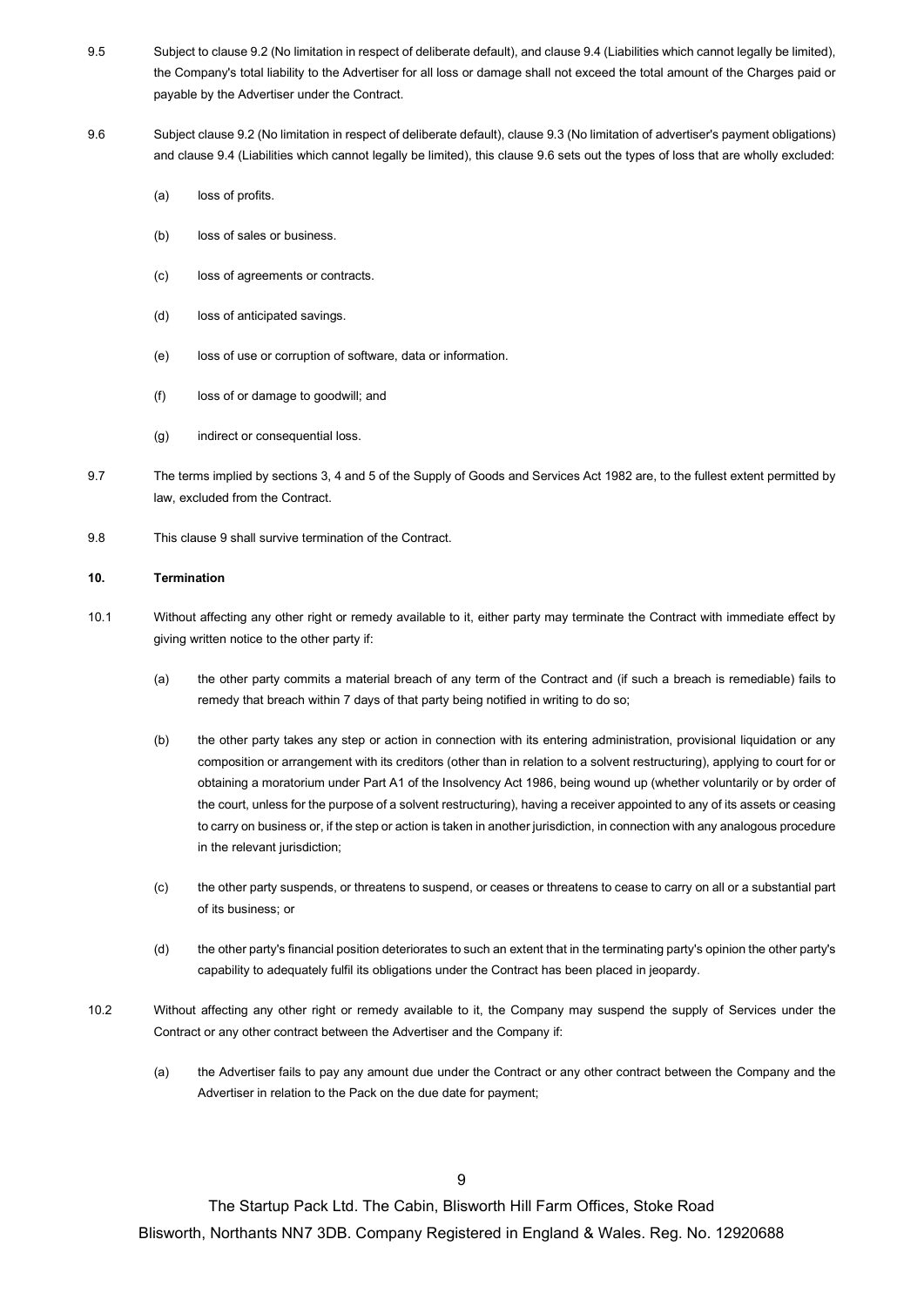- (b) the Advertiser becomes subject to any of the events listed in clause 10.2(c) or clause 10.2(d), or the Company reasonably believes that the Advertiser is about to become subject to any of them; and
- (c) the Company reasonably believes that the Advertiser is about to become subject to any of the events listed in clause 10.2(b)*.*

## **11. Consequences of termination**

- 11.1 On termination or expiry of the Contract:
	- (a) the Advertiser shall immediately pay to the Company all of the Company's outstanding unpaid invoices and interest and, in respect of Services supplied but for which no invoice has been submitted, the Company shall submit an invoice, which shall be payable by the Advertiser immediately on receipt;
	- (b) the link between the Advertiser's Website and the Company's Website shall be removed immediately following the final day on which the Advertiser has agreed to advertise in the Pack.
- 11.2 Termination or expiry of the Contract shall not affect any rights, remedies, obligations or liabilities of the parties that have accrued up to the date of termination or expiry, including the right to claim damages in respect of any breach of the Contract which existed at or before the date of termination or expiry.
- 11.3 Any provision of the Contract that expressly or by implication is intended to come into or continue in force on or after termination or expiry of the Contract shall remain in full force and effect.

## **12. General**

12.1 **Force majeure.** Neither party shall be in breach of the Contract nor liable for delay in performing, or failure to perform, any of its obligations under the Contract if such delay or failure result from events, circumstances or causes beyond its reasonable control.

### 12.2 **Assignment and other dealings.**

- (a) The Company may at any time assign, mortgage, charge, subcontract, delegate, declare a trust over or deal in any other manner with any or all of its rights and obligations under the Contract.
- (b) The Advertiser shall not assign, transfer, mortgage, charge, subcontract, delegate, declare a trust over or deal in any other manner with any of its rights and obligations under the Contract.

# 12.3 **Confidentiality.**

- (a) Each party undertakes that it shall not at any time during the Contract, and for a period of two years after termination or expiry of the Contract, disclose to any person any confidential information concerning the business, affairs, customers, clients or suppliers of the other party, except as permitted by clause 12.3(b).
- (b) Each party may disclose the other party's confidential information:
	- (i) to its employees, officers, representatives, contractors, subcontractors or advisers who need to know such information for the purposes of carrying out the party's obligations under the Contract. Each party shall ensure that its employees, officers, representatives, contractors, subcontractors or advisers to whom it discloses the other party's confidential information comply with this clause 12.3; and
	- (ii) as may be required by law, a court of competent jurisdiction or any governmental or regulatory authority.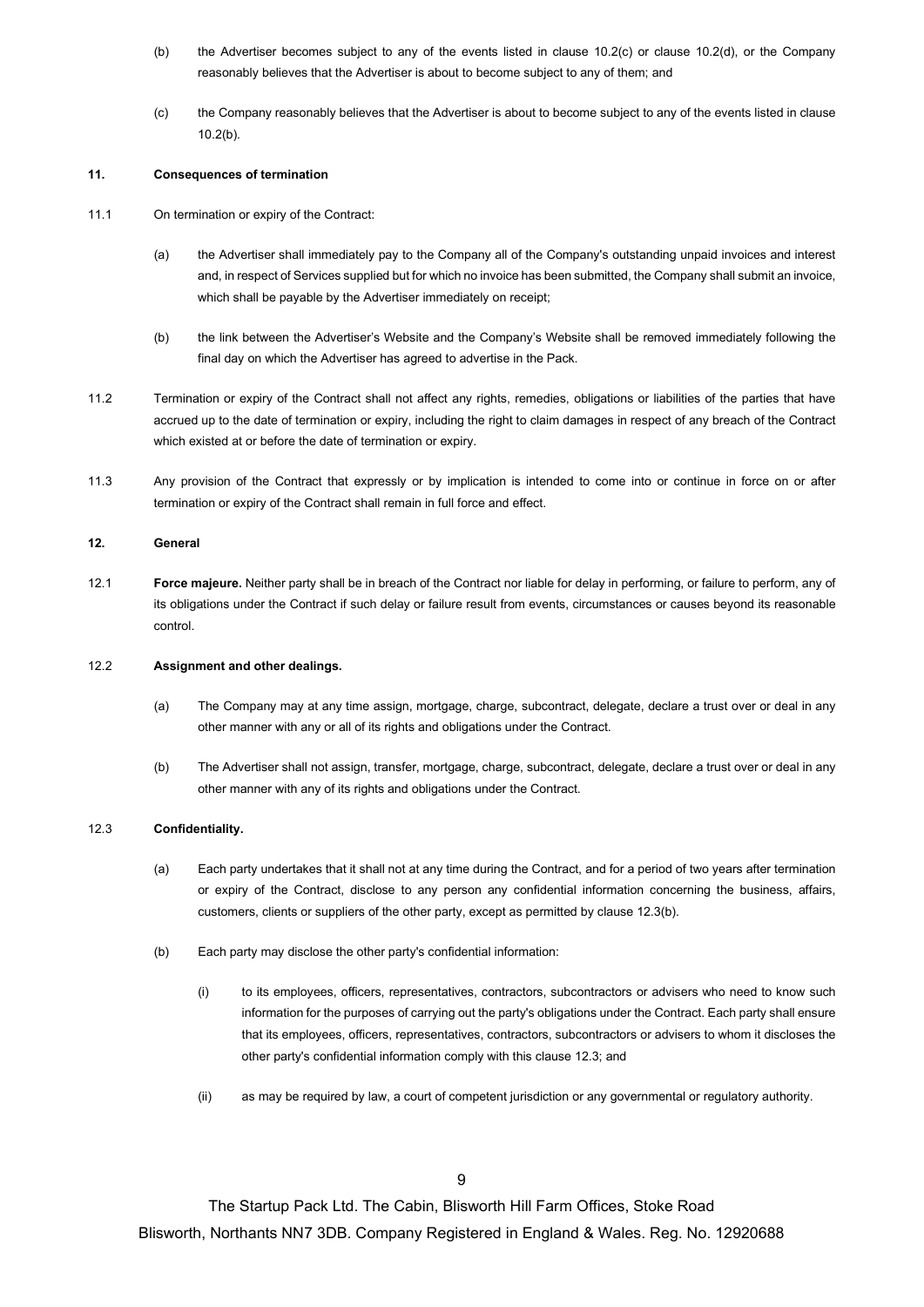(c) Neither party shall use the other party's confidential information for any purpose other than to perform its obligations under the Contract.

## 12.4 **Entire agreement.**

- (a) The Contract constitutes the entire agreement between the parties and supersedes and extinguishes all previous agreements, promises, assurances, warranties, representations and understandings between them, whether written or oral, relating to its subject matter.
- (b) Each party acknowledges that in entering into the Contract it does not rely on, and shall have no remedies in respect of any statement, representation, assurance or warranty (whether made innocently or negligently) that is not set out in the Contract. Each party agrees that it shall have no claim for innocent or negligent misrepresentation or negligent misstatement based on any statement in the Contract.
- 12.5 **Variation.** Except as set out in these Conditions, no variation of the Contract shall be effective unless it is in writing and signed by the parties (or their authorised representatives).
- 12.6 **Waiver**. A waiver of any right or remedy under the Contract or by law is only effective if given in writing and shall not be deemed a waiver of any subsequent right or remedy. A failure or delay by a party to exercise any right or remedy provided under the Contract or by law shall not constitute a waiver of that or any other right or remedy, nor shall it prevent or restrict any further exercise of that or any other right or remedy. No single or partial exercise of any right or remedy provided under the Contract or by law shall prevent or restrict the further exercise of that or any other right or remedy.
- 12.7 **Severance.** If any provision or part-provision of the Contract is or becomes invalid, illegal or unenforceable, it shall be deemed deleted, but that shall not affect the validity and enforceability of the rest of this Agreement. If any provision or part-provision of this Contract deleted under this clause 12.7 the parties shall negotiate in good faith to agree a replacement provision that, to the greatest extent possible, achieves the intended commercial result of the original provision.

# 12.8 **Notices.**

- (a) Any notice or other communication given to a party under or in connection with the Contract shall be in writing and shall be delivered by hand or by pre-paid first-class post or other next working day delivery service at its registered office (if a Company) or its principal place of business (in any other case); or sent by fax to its main fax number or sent by email to the address specified in the Order Confirmation Form .
- (b) Any notice or communication shall be deemed to have been received:
	- (i) if delivered by hand, at the time the notice is left at the proper address;
	- (ii) if sent by pre-paid first-class post or other next working day delivery service, at 9.00 am on the second Business Day after posting; or
	- (iii) if sent by fax or email at the time of transmission, or, if this time falls outside business hours in the place of receipt, when business hours resume. In this clause 12.8(b)(iii), business hours means 9.00am to 5.00pm Monday to Friday on a day that is not a public holiday in the place of receipt.
- (c) This clause 12.8 does not apply to the service of any proceedings or other documents in any legal action or, where applicable, any other method of dispute resolution.

# 12.9 **Third party rights.**

(a) Unless it expressly states otherwise, the Contract does not give rise to any rights under the Contracts (Rights of Third Parties) Act 1999 to enforce any term of the Contract.